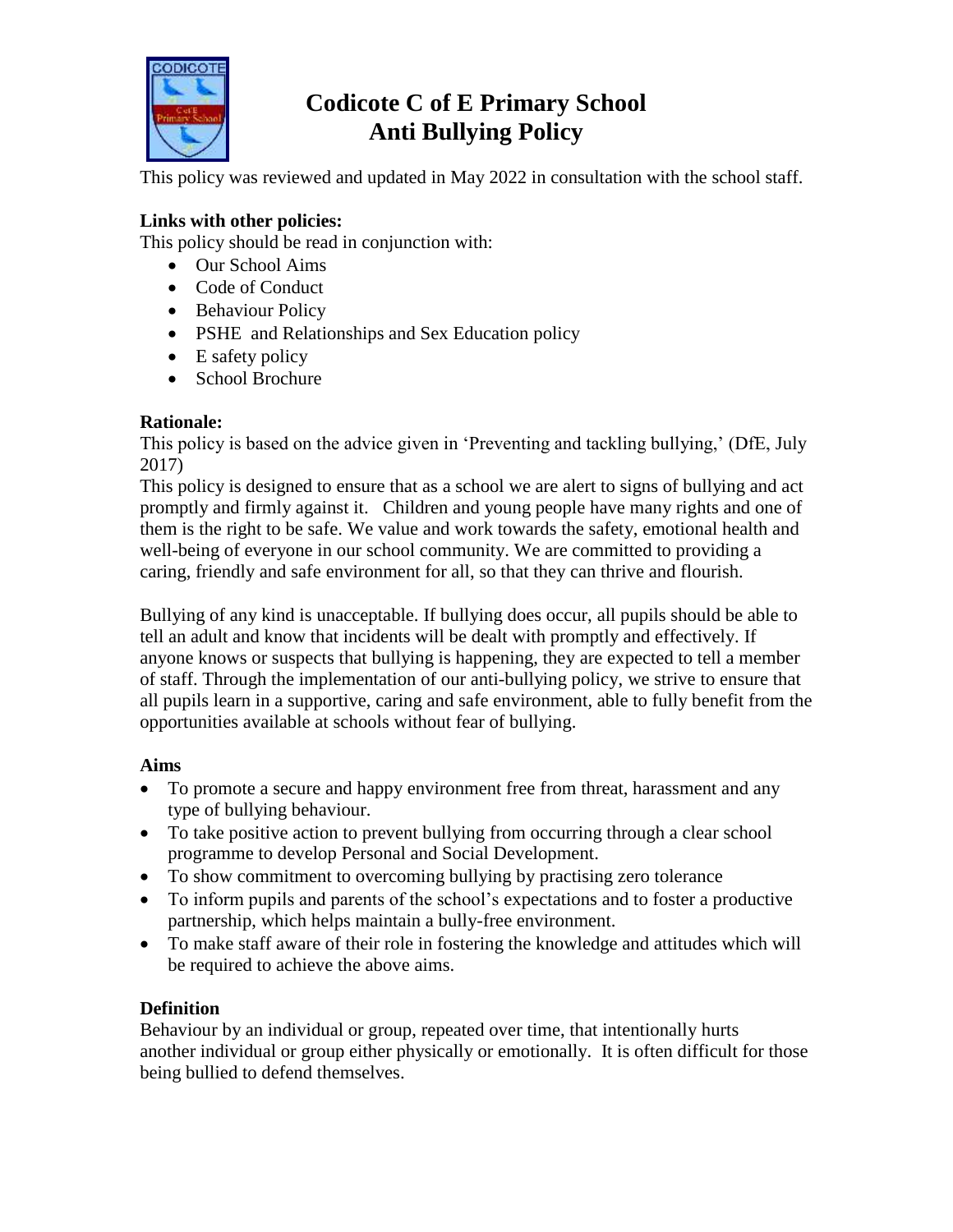Bullying can be:

| <b>Emotional</b> | Being deliberately unfriendly, excluding someone from social groups,                                                             |
|------------------|----------------------------------------------------------------------------------------------------------------------------------|
|                  | tormenting                                                                                                                       |
| <b>Physical</b>  | Pushing, kicking, hitting or any other use of violence                                                                           |
| <b>Racist</b>    | Racial taunts, graffiti, gestures                                                                                                |
| <b>Sexual</b>    | Unwanted, inappropriate physical contact or sexually abusive comments                                                            |
| Homophobic       | Because of, or focussing on the issue of sexuality                                                                               |
| <b>Verbal</b>    | Name-calling, sarcasm, spreading rumours, teasing                                                                                |
| Cyber            | Sending malicious emails, posts or texts; mobile phone threats and calls;<br>the misuse<br>of technology, i.e. camera facilities |
| <b>Indirect</b>  | Spreading nasty stories about someone, being made the subject of<br>malicious rumours.                                           |

#### **Signs to watch out for:**

Pupils who are being bullied may show changes in behaviour, such as becoming shy and nervous, feigning illness, taking unusual absences or clinging to adults. There may be evidence of changes in work patterns, lacking concentration or truanting from school.

#### **Action and procedures**

Every pupil has the right to be treated with respect and feel safe at school. Bullying is serious both for the victim and the bully: the victim needs to be supported and made to feel safe and those who bully need to be stopped and supported to learn different, better ways of behaving. Our PSHE programme is proactive in teaching children what bullying is, actions they can take to keep themselves and others safe and the potential causes and impact of bullying on others.

The following steps may be taken when dealing with incidents:

- If bullying is suspected or reported, the incident will be dealt with immediately by the member of staff who has been approached.
- A clear account of the incident will be recorded and given to the Headteacher. They will interview all concerned and record the incident.
- Class teachers will be kept informed.
- Parents of the victim and perpetrators will be kept informed.
- Sanctions will be used as appropriate and in consultation with all parties concerned in accordance with the pupil discipline policy.

#### **Pupils who have been bullied will be supported by:**

- An immediate opportunity to discuss the experience
- Reassuring the pupil
- Offering continuous support
- Restoring self-esteem and confidence